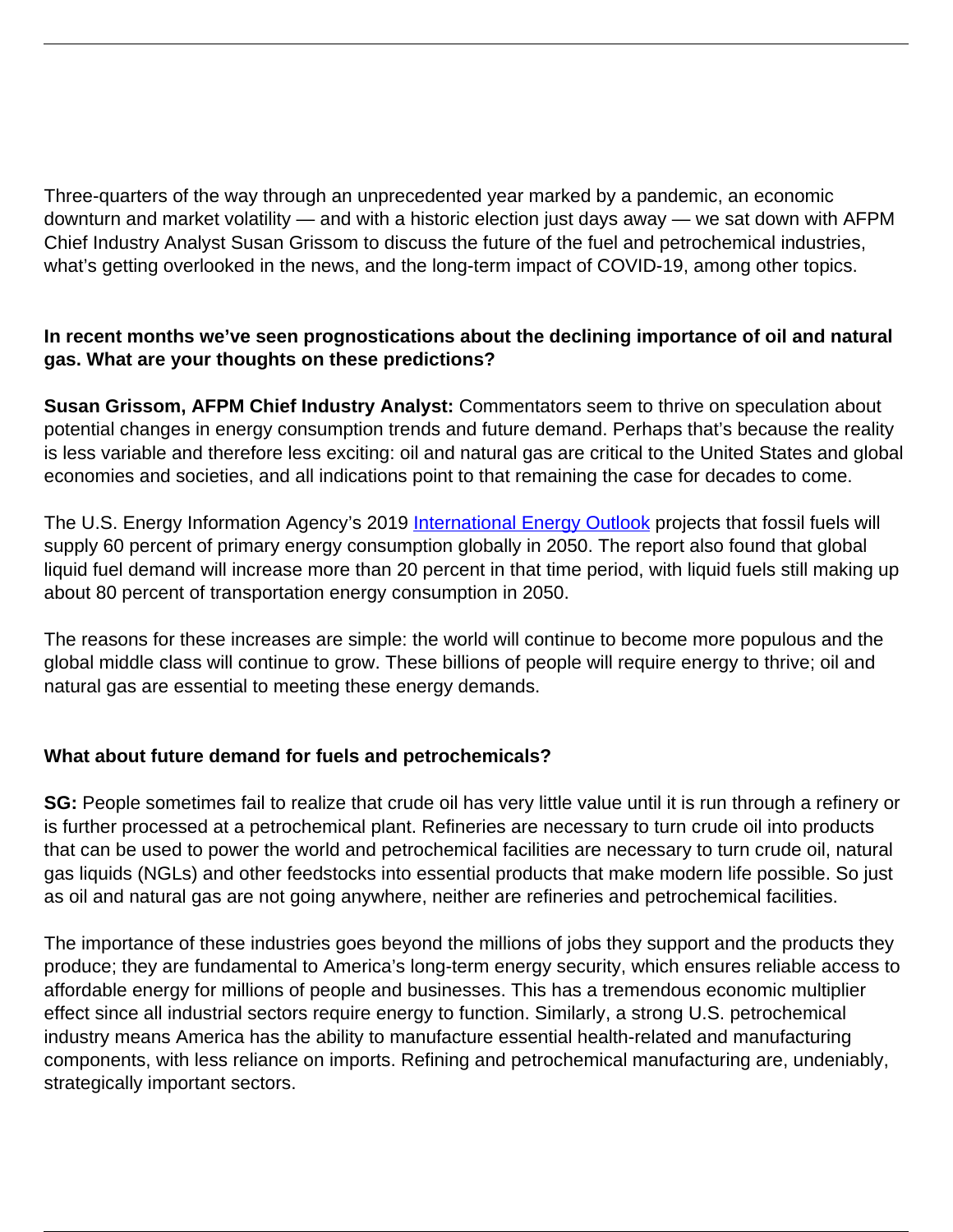### **What, from a policy perspective, can be done that would allow these industries to continue providing vital products and security?**

It's crucial that policymakers avoid creating a regulatory environment that undermines the long-term viability of the U.S. refining and petrochemical industries. If that were to happen, we would find ourselves in the unenviable position of being utterly dependent on foreign nations for the fuels and petrochemicals that our economy and society rely upon.

Certainly, energy and petrochemical markets are global — and U.S. refineries and petrochemical manufacturing facilities are key participants. Many U.S. facilities operate most efficiently when they process qualities of crude oil that are produced outside the United States, and as a result they import crude oil from the global market, transforming it into affordable energy and essential products for Americans. Many U.S. facilities also export refined products and petrochemicals to other countries, which is a boon to the U.S. economy and jobs here at home.

To continue reaping the benefits of strong U.S. refining and petrochemical sectors, we need to support policies that enable oil and natural gas production, and to avoid policies that burden refineries with onerous regulations (the Renewable Fuel Standard is one example) and hinder access to critical global markets through tariffs and other mechanisms (e.g., a border tax).

### **What about the arguments that the COVID-19 pandemic has kickstarted an irreversible decline for refined products?**

**SG:** The COVID-19 pandemic has precipitated significant, but transitory, changes in fuel consumption, eliminating some gasoline and diesel demand and a great deal of jet fuel demand — but the world will evolve from this point.

The argument that this is somehow a "new normal" is not reasonable. As Valero CEO [Joe Gorder](https://www.yahoo.com/now/edited-transcript-vlo-n-earnings-081243852.html) recently stated, the way we've all been living for the past six months is not the way most people want to continue living. Once the underlying driver of the pandemic has been ameliorated, it's reasonable to believe that most people will largely return to their pre-pandemic lifestyle preferences.

Moreover, changes associated with COVID-19 haven't led to major shifts in consumer demand from refined fuels to alternatives. Rather, because people have not been moving around in vehicles as much in recent months, less energy has been consumed for transportation. That said, EIA data show gasoline and diesel consumption have returned to more than 90 percent of pre-COVID levels. So, gasoline and diesel demand are coming back — and we're not even driving to work and school like before.

### **Like many other industries, refiners have had a tough year. How are the industry's medium- to long-term prospects looking?**

U.S. refineries are among the most complex and efficient in the world, and the U.S. refining industry is quite well-positioned to supply global demand as it rebounds — absent an unsurvivable policy and regulatory environment, of course.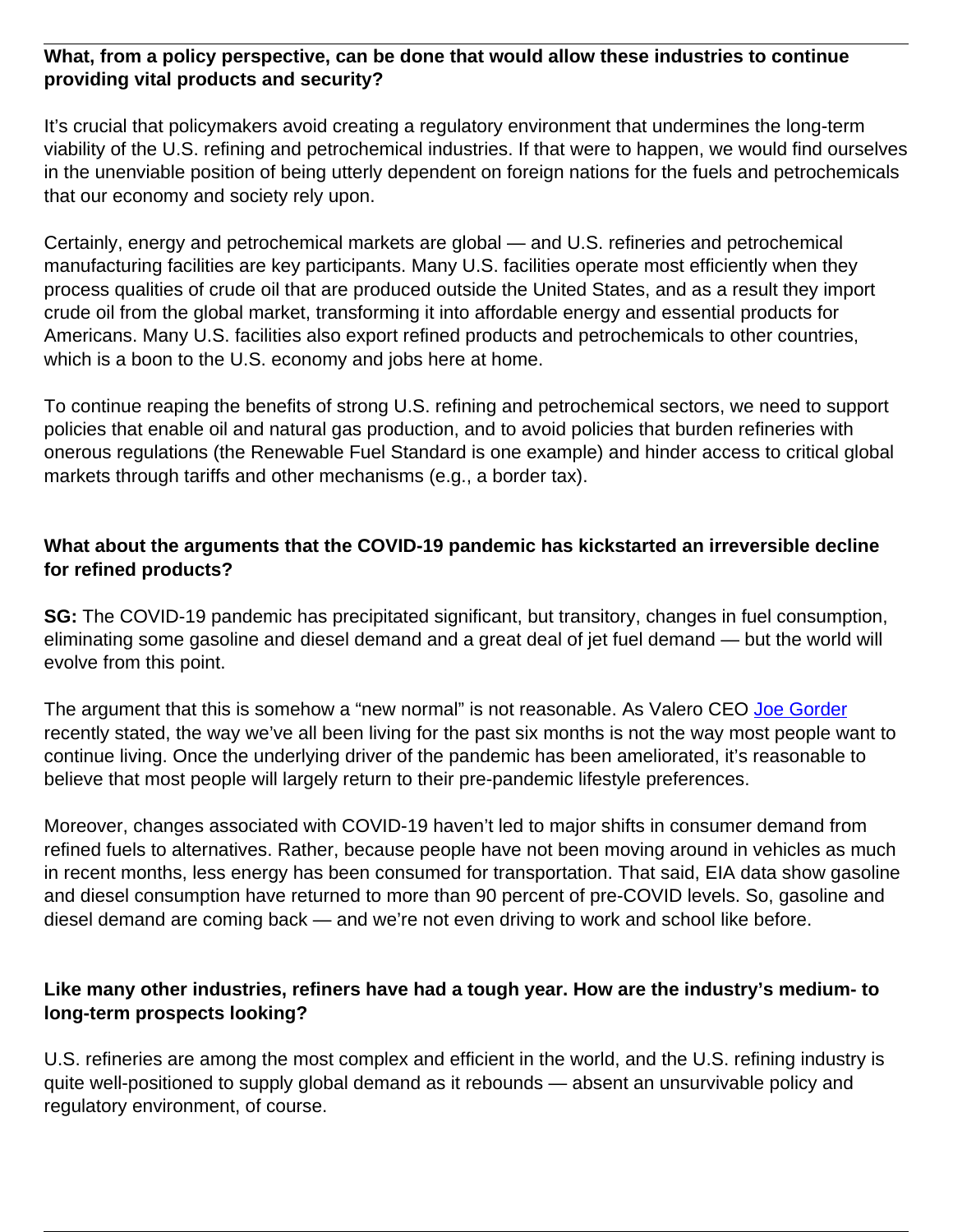In many other parts of the world, the outlook for refining is less optimistic. For instance, while U.S. refineries have historically operated at 95 percent of capacity in the parts of the world refineries operate at much lower utilization rates — and the higher the utilization, the more efficient and cost-effective a refinery.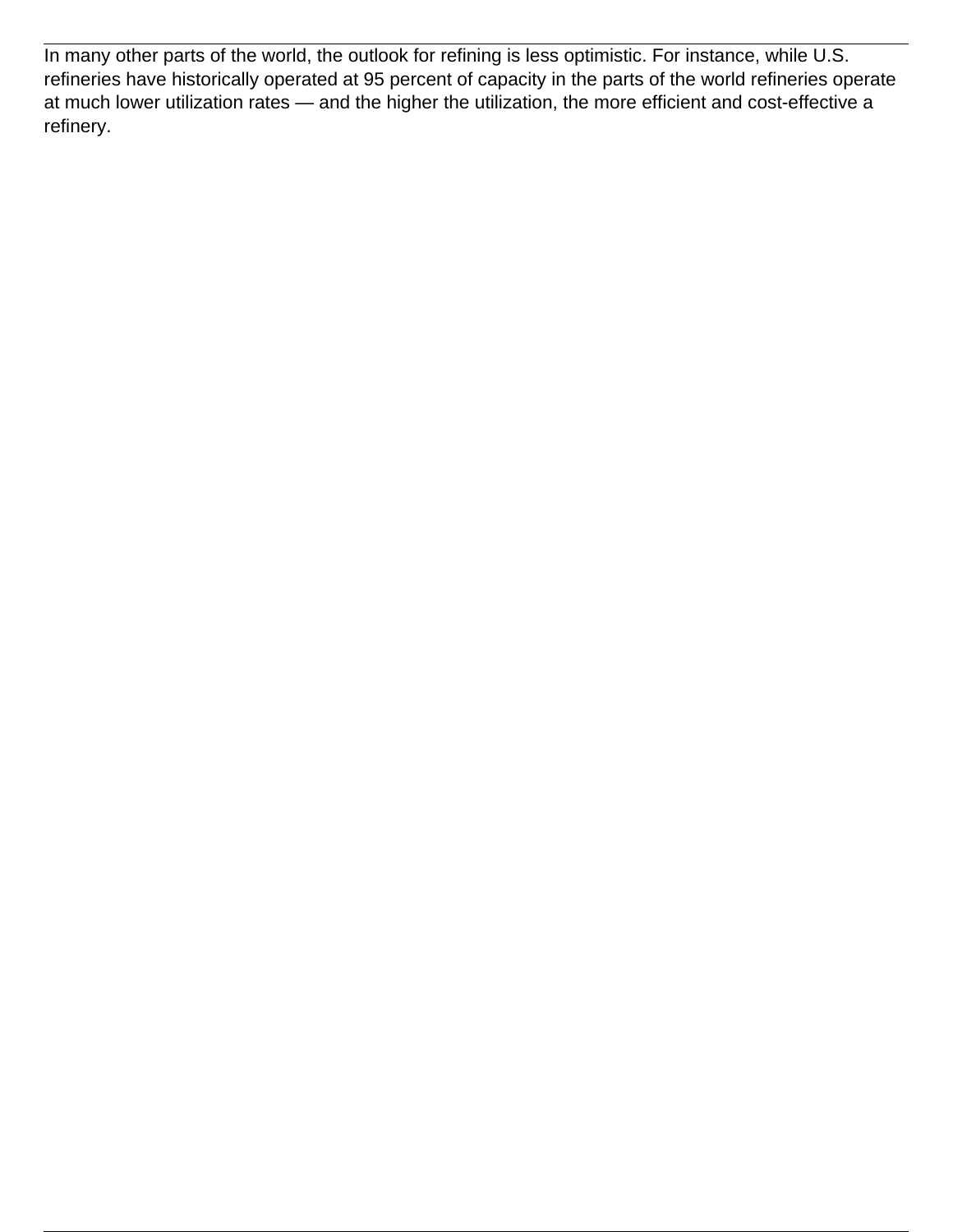

Global Refinery Capacity and Utilization

Source: U.S.: EIA 2019 Refinery Survey; Rest of world - 2019 BP Statistical Review of World Energy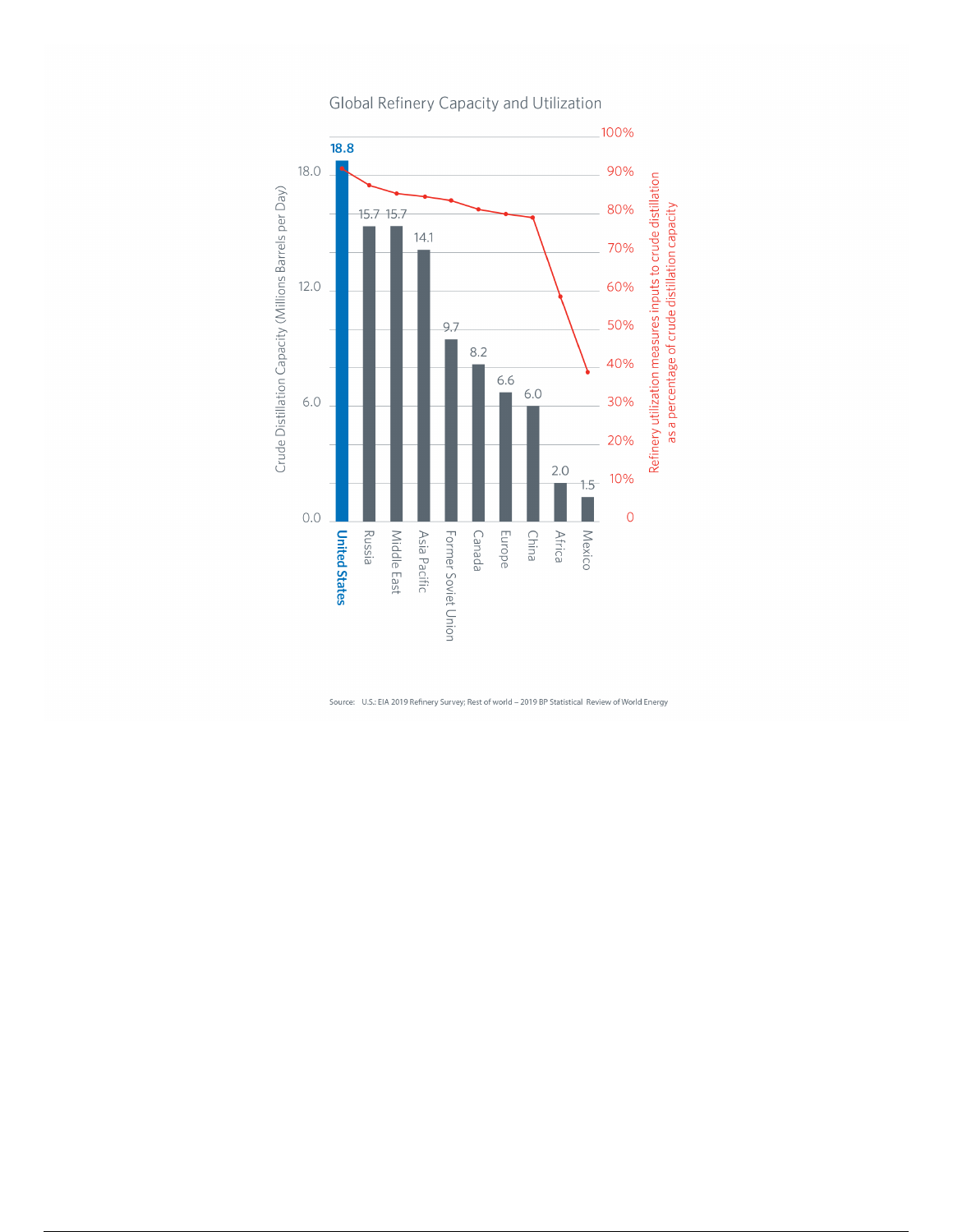As a result, U.S. refineries offer a cost-effective source of needed supplies of gasoline, diesel and other liquid fuels.

So, while the short-term outlook continues to depend upon the future of the pandemic, the industry's longer-term outlook holds a lot of promise.

## **What about how electrification and electric vehicles (EVs) are impacting the fuel and petrochemical industries?**

**SG:** This summer has unfortunately made the limitations of our electric grid painfully clear. The rolling blackouts in California were dramatic demonstrations of the grid's inability to handle current power demands reliably. Even here in Virginia, outside of D.C., power went out multiple times this summer as the residential grid dealt with the increased energy demands from a larger number of people working from home. It's hard to see how adding the huge burden of charging millions of electric vehicles onto this already overwhelmed system would result in a successful outcome.

EVs make up only about two percent of light duty vehicles in the U.S. right now — and before EVs can play a more significant role in the transportation network, there are a number of technology and infrastructure shortfalls that obviously must be addressed.

And while hydrogen fuels have gotten a fair amount of press coverage recently, the reality is we are still a long way from the feasible scaling of hydrogen or any other alternative fuel. Furthermore, any such large-scale switch would require significant increased costs to consumers.

It's also worth noting that while pure EVs do not run on liquid fuels made from fossil fuels — some hybrids, of course, do — EVs still rely on fossil fuels for the petrochemicals that are used to make key components in the EV battery and [a significant number](https://www.visualcapitalist.com/how-much-oil-electric-vehicle/) of the components in the rest of the vehicle. The weight of the battery makes it imperative that the rest of the vehicle be as lightweight as possible while maintaining its structural integrity, and petrochemicals are often the ideal solution. And polypropylene and polyethylene are commonly used in the separator between the cathode and anode within the battery itself, as well as in the cell and battery casings. Moreover, most EVs also rely on electricity generated from fossil fuels to charge the battery, since [more than 60 percent](https://www.eia.gov/tools/faqs/faq.php?id=427&t=3) of the electricity generated in the United States in 2019 relied on fossil fuels.

# **Any thoughts in closing?**

**SG:** There are currently very few realistic economic alternatives for transportation fuels and petrochemicals — and none that can entirely replace fossil fuels.

Like EVs, solar panels and wind turbines would not be possible without products made from oil and natural gas, which brings into question arguments about replacing oil and gas with wind and solar.

We rely on petrochemicals for everything from medical devices to phones, and I don't see people giving